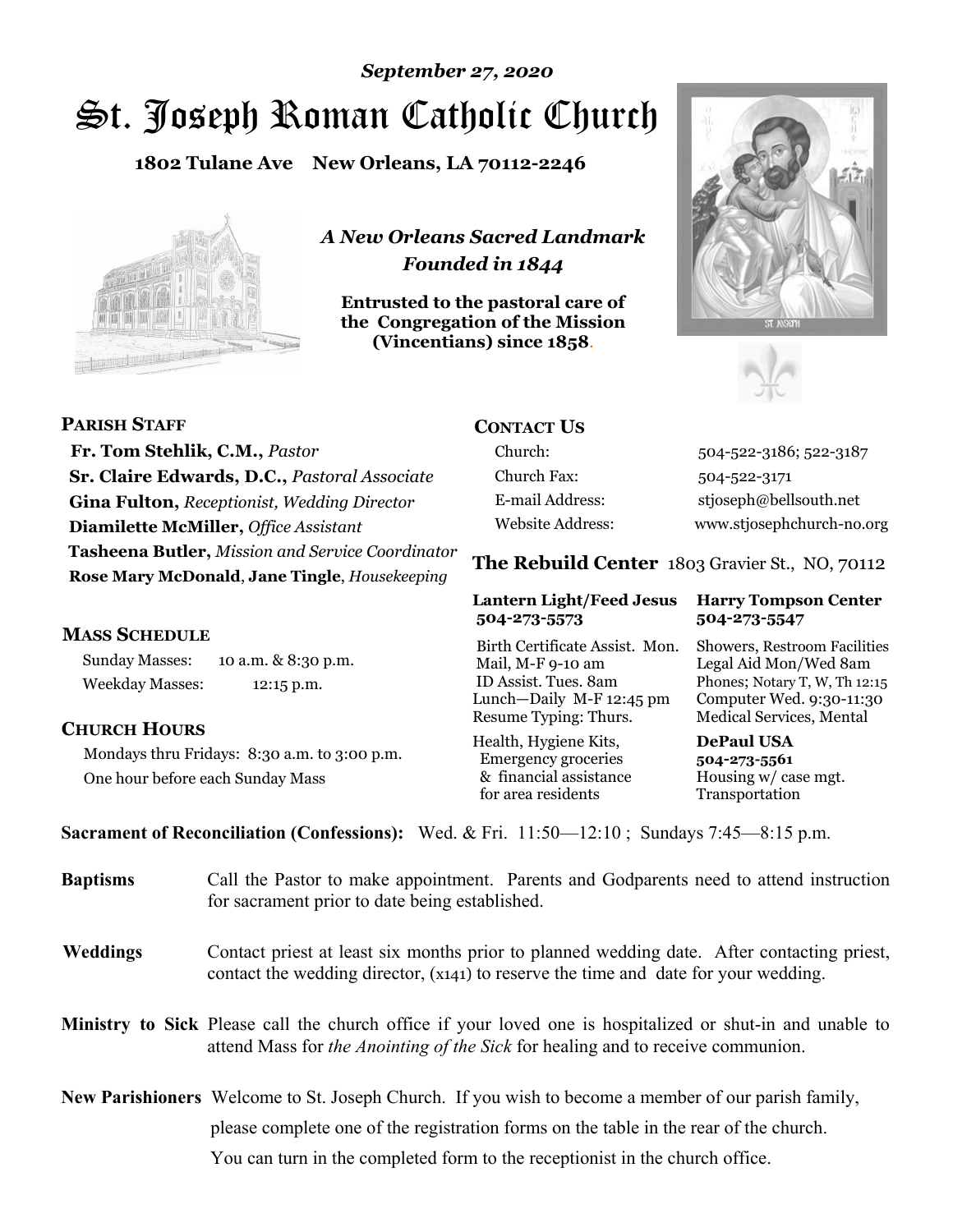# **The Twenty-sixth Sunday of Ord. Time (ST. VINCENT de PAUL) Sept. 27, 2020**



**(** 

#### **10:00 am Marshall Vaughn +; Ken & Bette Kussmann**

#### **8:30 pm Parishioners and Benefactors of St. Joseph Church**

| Monday, September 28, 2020-St. Vincent de Paul                                                                       | <b>Sunday, Sept. 27, One in Faith #1110</b>                         |
|----------------------------------------------------------------------------------------------------------------------|---------------------------------------------------------------------|
| 12:15 am Jim Butler +; Intentions of BVM                                                                             | <b>READINGS FOR THE WEEK</b>                                        |
| Tuesday, September 29, 2020—Ss. Wenceslaus & L. Ruiz                                                                 | Mon.: Jb 1:6-22; Ps 17:1-7; Lk 9:46-50                              |
| 12:15 am Fr. Anthony Netikat; Sr. Consilio O'Keefe; M. Schiro                                                        | Tuesday: Dn 7:9-14; Ps 138:1-5; Jn 1:47-51                          |
| Wednesday, September 30, 2020—Ss. Michael, Raphael & Gab                                                             | Wed.: Jb 9:1-16; Ps 88:10-15; Lk 9:57-62                            |
| 12:15 am Mary Bunting; John J. Fahey +                                                                               | Thurs.: Jb 19:21-27; Ps 27:7-14; Lk 10:1-12                         |
| Thursday, October 1, 2020— St. Jerome                                                                                | Friday: Jb 38:1-21; 40:3-5; Ps 139; Mt 18:1-5                       |
| 12:15 am Teresa Moriarty; Fr. Francis Peninno +                                                                      | Sat.: Jb 42:1-17; Ps 119; Lk 10:17-24                               |
| Friday, October 2, 2020—St. Therese of the Child of Jesus<br>12:15 am Susan Spalluto; Madeline von Almen+; LJ Schiro | Sunday: Is 5:1-7; Ps 80:9, 12-16, 19-20;<br>Phil 4:6-9; Mt 21:33-43 |

#### **YOUR PRAYERS ARE ASKED FOR THE FOLLOWING PARISHIONERS , WHO ARE IN NEED OF HEALING:**

 Dorothy Alexander, Jorge Arzuaga, Beatrice Augustin, Anthony Blaise, Clarke Bordelon, Lawrence & Mamie Brown, Angelle Campbell; John & Cindi Caron, Julianna Chevalier; Sue Dakote, Mary Duet, John & Kathleen Gebbia, Sylvia Daily-Powell, Joseph Delay, Terry Eggleston, Linda Elwood, Heather Faircloth, Frances Fiegler, Darrell & Ramona Ford, Donald Frazier, June & Mark Eiserloh, Shirley Gaither, Roselyn Hansen, John Hakanson, Sarah Hollier-Watkins, Marvin Johnston, Jim Karam, Bill Kroetz, Ken & Bette Kussman, Nowell Lacking, Landy Lanza, James Leung, Andrew Marino, Sara Marino, Karen McCoy, Donna Moore, Maura O'Donovan, CHF, Tina Roderfeld, Bernie Saul; Pippy Sanders, Louise Sonnier, Mel & Gaspar Schiro; Theard Simms, Fr. Tom Stehlik, CM, Virginia Stehlik, Malcolm Taylor, Jane Tonglet, Fritz & George Tripkovich, Corliss Truhill; Georgiana Prevost, Marion Vaughn, Juanita Ware, Cathleen Ward, Warren Webster, Mary Willis, Lynn Williams, C & JA Slocum.

# **St. Vincent de Paul—Feast Day, September 27, 2020** (taken from Pope Francis 2017 )

St. Vincent took for himself and a small company of missioners a verse from Scripture which showed him the meaning of his mission: "The Lord has sent me to bring the Good News to the poor" (*Lk* 4:18). Burning with the desire to make Jesus known to persons who are poor, Vincent passionately dedicated himself to His proclamation, particularly through popular missions. Inspired by the first Christians who were of "one heart and mind," Saint Vincent founded the Confraternities of Charity in order to care for those most in need. They lived in communion and joyfully offered their possessions, convinced that Jesus and persons who are poor are the most valuable treasures and that, as he liked to repeat, "When you go to the poor, you encounter Jesus.."

The "little mustard seed" sown in 1617 developed into the Congregation of the Mission and the Company of the Daughters of Charity, branched out into other institutes and associations and became a great tree, which we now call the Vincentian Family. Everything, however, began with this little mustard seed. Saint Vincent never wanted to be a hero or a leader but a "little seed". He was convinced that humility, gentleness and simplicity are the essential conditions for embodying the law of the seed that gives life by dying. This law alone makes Christian life fruitful. According to this law, in giving we receive, in losing our lives we gain them and in remaining hidden we shine. He was also convinced that he could not do this alone but rather together, as Church and as the People of God.

I pray that you and the Church may be granted the grace of finding the Lord Jesus in your brother or sister who is hungry, thirsty, a stranger, stripped of his clothing and his dignity, sick and imprisoned but also doubting, ignorant, persistent in sin, afflicted, crude, ill-tempered and annoying. In the glorious wounds of Jesus, may you find the strength of charity, and the power of love as Saint Vincent said, "love is inventive to infinity".